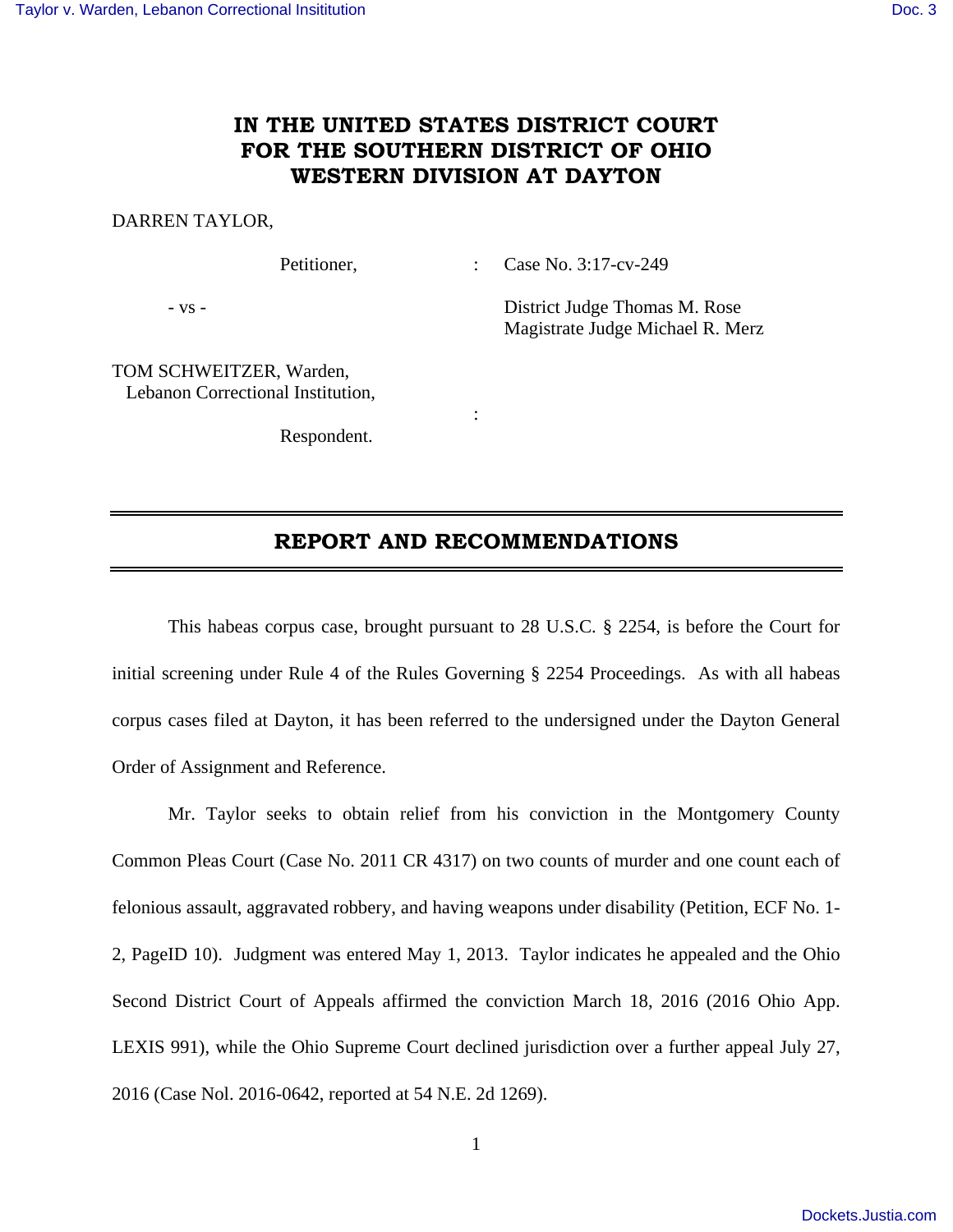Taylor acknowledges his previous case seeking relief from the same conviction, *Taylor v. Schweitzer,* Case No. 3:16-cv-101, (hereinafter the "2016 Case"). In the Petition there he identified the same conviction in the same Montgomery County Common Pleas case on the same charges (2016 Case ECF No. 2, PageID 18). However, he also identifies a Second District decision on June 13, 2014, reported at 2014 Ohio 2550, further appellate jurisdiction declined at 2015 Ohio 1099. *Id.* at PageID 19. In the 2016 Case, final judgment was entered December 28, 2016 (ECF No. 22). Taylor appealed and the Sixth Circuit denied his application for a certificate of appealability. *Taylor v. Warden*, Case No. 17-3072 (6<sup>th</sup> Cir. Jun. 27, 2017)(unreported; copy at 2016 Case ECF No. 26).

 Under 28 U.S.C. § 2244(b), a prisoner must obtain prior permission from the circuit court of appeals before filing a second or successive habeas corpus petition in federal court. While not every second-in-time habeas application is considered second-or-successive, this Petition plainly is. It seeks relief from the same conviction entered in the same Montgomery County Common Pleas case. Although there has been subsequent litigation in that case over Taylor's claimed right to a free trial transcript, the judgment in that case has not been modified. Compare, *Magwood v. Patterson*, 561 U.S. 320 (2010); *King v. Morgan*, 807 F.3d 154, 156 (6<sup>th</sup> Cir. 2015); *In re Stansell*, 828 F.3d 412 (6<sup>th</sup> Cir. 2016),

 When a habeas application is second-or-successive, a district court lacks jurisdiction to consider it until the Sixth Circuit has granted permission. *Franklin v. Jenkins*, 839 F.3d 465(6<sup>th</sup> Cir. 2016); *Burton v. Stewart*, 549 U.S. 147 (2007); *Moreland v. Robinson*, 813 F.3d 315 (6<sup>th</sup> Cir. 2016).

It is accordingly respectfully recommended that this case be TRANSFERRED to the